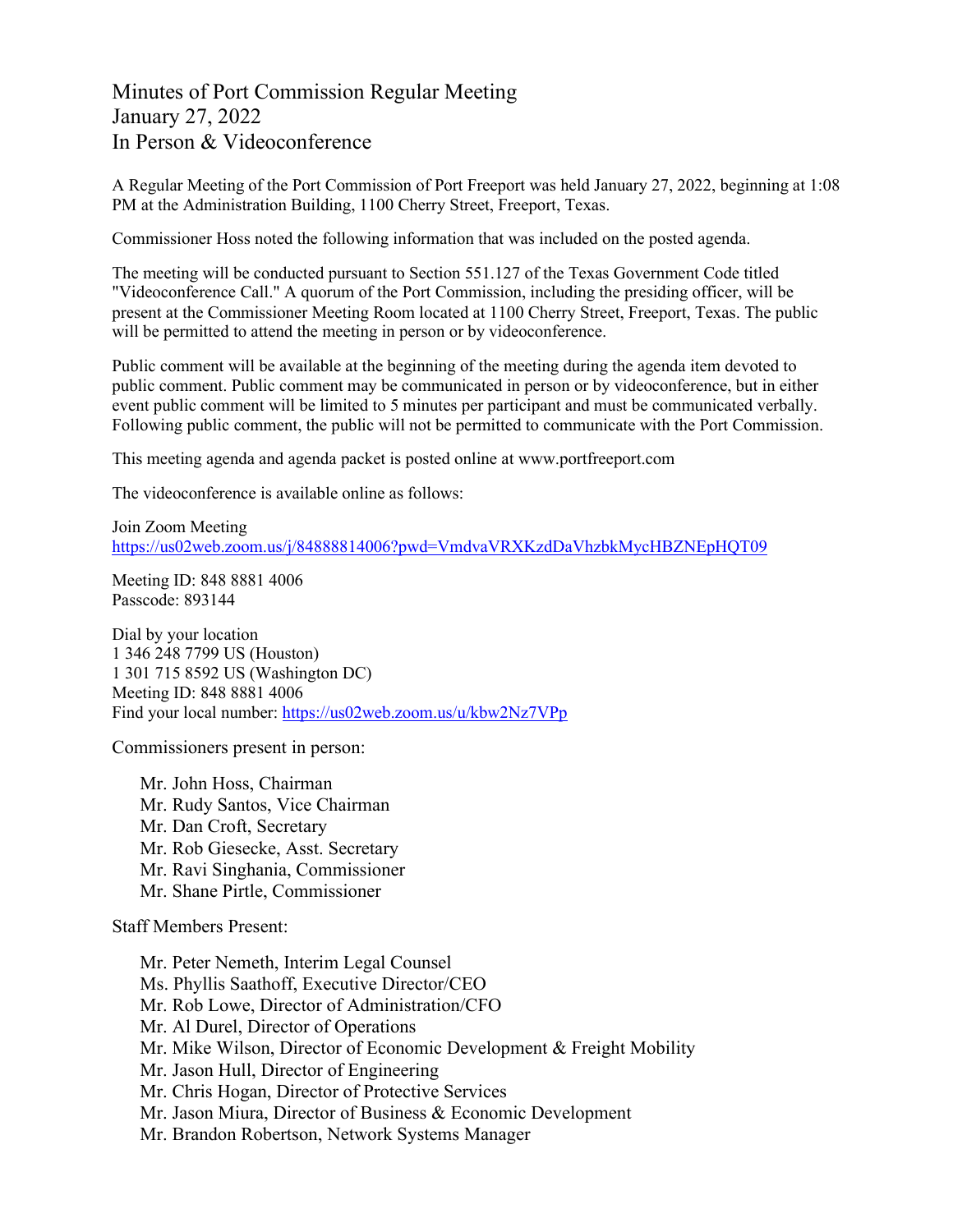Ms. Missy Bevers, Executive Assistant Ms. Mary Campus, Controller Ms. Tricia Vela, Public Affairs Assistant Mr. Rico Arbolante, Help Desk Technician Mr. Nick Malambri, Engineering Specialist Mr. Jesse Hibbetts, Operations Manager

Also, present:

Mr. Bobby Fuller, Texas Port Ministry Mr. Chris Moore, Texas Port Ministry Mr. Geoff Bowman, Van Scoyoc Associates Mr. Charles McFarland, McFarland PLLC Mr. Zach McGavitt Ms. Barbara Fratila

- 1. CONVENE OPEN SESSION in accordance with Texas Government Code Section 551.001, et. seq., to review and consider the following:
- 2. Invocation Mr. Bobby Fuller, Texas Port Ministry
- 3. Pledge of Allegiance U.S. Flag and Texas Flag
- 4. Roll Call Commissioner Hoss noted all Commissioners were present in the board room.
- 5. Call to identify and discuss any conflicts of interest that may lead to a Commissioner abstaining from voting on any posted agenda item.

Commissioner Hoss declared a conflict concerning agenda item #13 and will excuse himself from the meeting when the item comes before the Commission.

- 6. Public Comment There were no public comments.
- 7. Approval of minutes from the Regular Meeting held January 13.

With regard to agenda item #18 under the first motion of this item, Commissioner Hoss stated the following from the minutes… *After discussion concerns, a motion was made by Commissioner Giesecke to table this matter for further consideration. The motion was seconded by Commissioner Singhania with Commissioners Pirtle, Croft, Santos and Hoss voting no.* Commissioner Hoss asked that "Commissioner Giesecke and Singhania voted yes" be added to make it consistent with the second motion as written.

A motion was made by Commissioner Croft to approve the minutes with correction to #18. The motion was seconded by Commissioner Santos with all Commissioners present voting in favor of the motion.

8. Receive update from federal consultants Van Scoyoc Associates.

Ms. Saathoff stated that staff was hopeful to receive funding in the Infrastructure Investment Jobs Act (IIJA) under the spend plan by the Corps for the money they were allocated but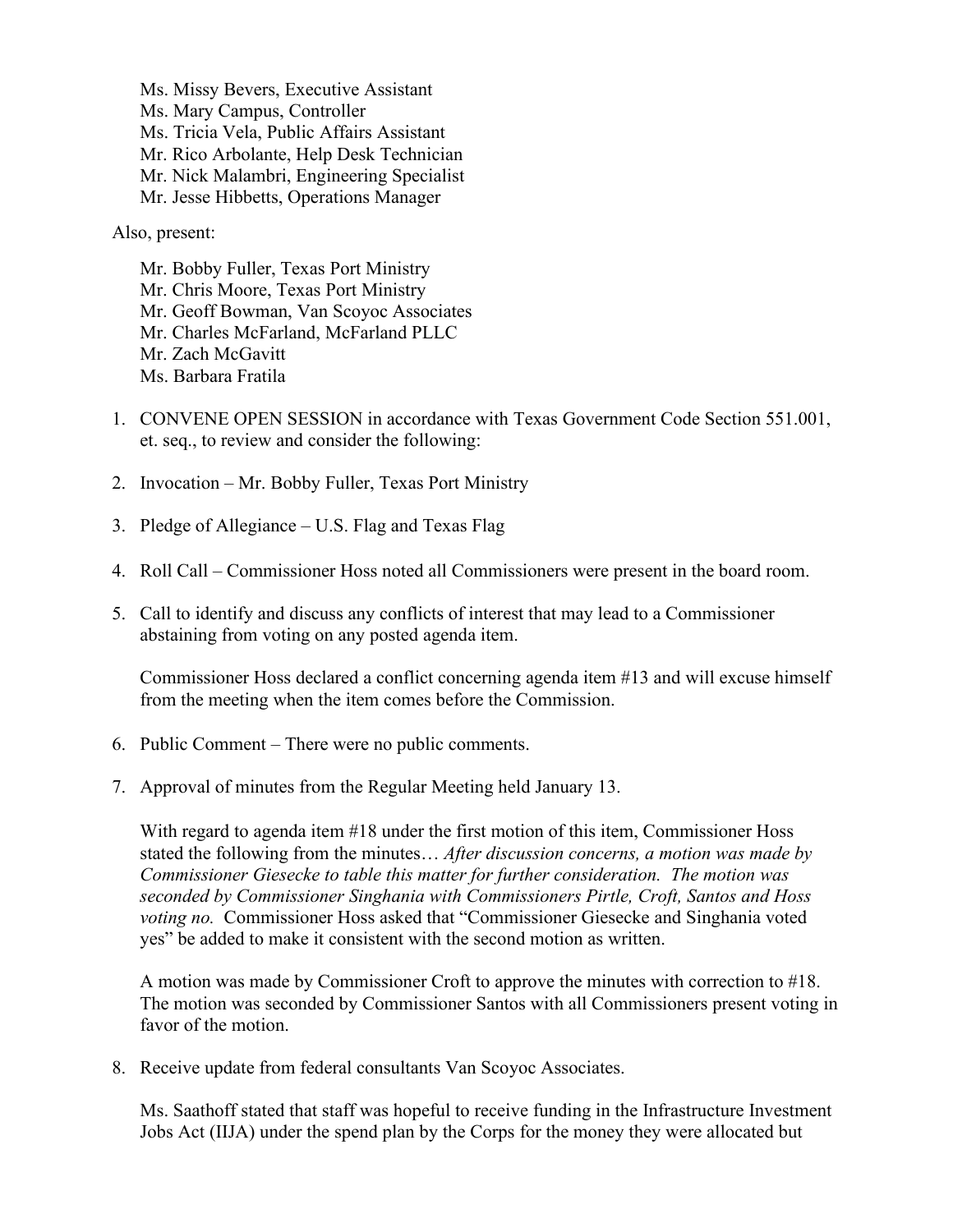unfortunately, the Port was not included, noting the guidance given to the Corps in preparing the spend plan was followed and the Port Freeport project should have been a priority. Mr. Geoff Bowman with Van Scoyoc then briefed the Commission on the funding related to the IIJA and noted that the Corps' spend plan did not cover the total amount included in IIJA. He touched on other activities of interest for the Port including the Department of Transportation's funding efforts through IIJA as well as grant funding opportunities with the RAISE, INFRA and PIDP Grants. Mr. Bowman also discussed the deadlines surrounding the FY 2022 Continuing Resolution and the President's budget request and congressional delegation discussions. Ms. Saathoff added that progress has not slowed down on current work in the channel. Orion is currently on-site installing dredge pipe with the dredging in Reach 2 scheduled to commence next month. The Port continues to progress the project with an item on the agenda that will relate to another contract that will be put to bid by the Corps for the dry excavation in the bend easing. Both projects in Reach 2 are important to accommodate safe navigation and nighttime arrivals of larger vessels.

- 9. Receive reports from Executive Staff on activities and matters related to COVID-19 health safety matters, administrative affairs, financial results, facility engineering matters, operations and vessel activity, port safety matters, port security matters, Port tenant updates, USCOE, and other related port affairs.
	- A. Executive Director/CEO

Ms. Saathoff addressed an issue regarding postings of agenda that was brought to her attention this week. As required under Section 551.054, staff is to post notices at the Port administrative offices here which is always done, and either provide notice to the County Clerk or post notice on the Port website. Procedures were followed with posting the agenda here, the agenda with backup was transmitted to the County at 11:57 a.m., and they confirmed receipt at 12:29 p.m.; however, there was a delay within the County's system and documents were not available for viewing online right at 1:00 p.m. Mr. Nemeth clarified that the Port is required to send notice to the County and the County is required to post the notice. The County posts the notice on a bulletin board at the courthouse and that is when it is considered posted. They also upload to their website, which is not required, and the delay was there. Ms. Saathoff assured the Port Commission that staff met the requirements of the law. Commissioner Singhania would like to see notices posted by Friday and suggested the Commission discuss moving to one meeting a month at the upcoming workshop. Additionally, Ms. Saathoff reported that the Port will be participating in a veterans job fair with the Brazoria County Petrochemical Council (BCPC) next month which will be a good recruiting opportunity with the Port having several positions open at this time.

## B. Chief Financial Officer

Mr. Lowe gave a presentation regarding the financial results for the month of December.

## C. Director of Engineering

In addition to his written report, Mr. Hull shared a current photo of the Berth 8 construction progress.

## D. Director of Operations

Mr. Durel reported that in 2021, the average vessel activity was 44 vessels per month. In December, the Port handled 55 vessels. December also saw limestone, steel, LNG and container vessels. The first quarter saw 57 LNG vessels, 7 Tenaris, 28 barges and 149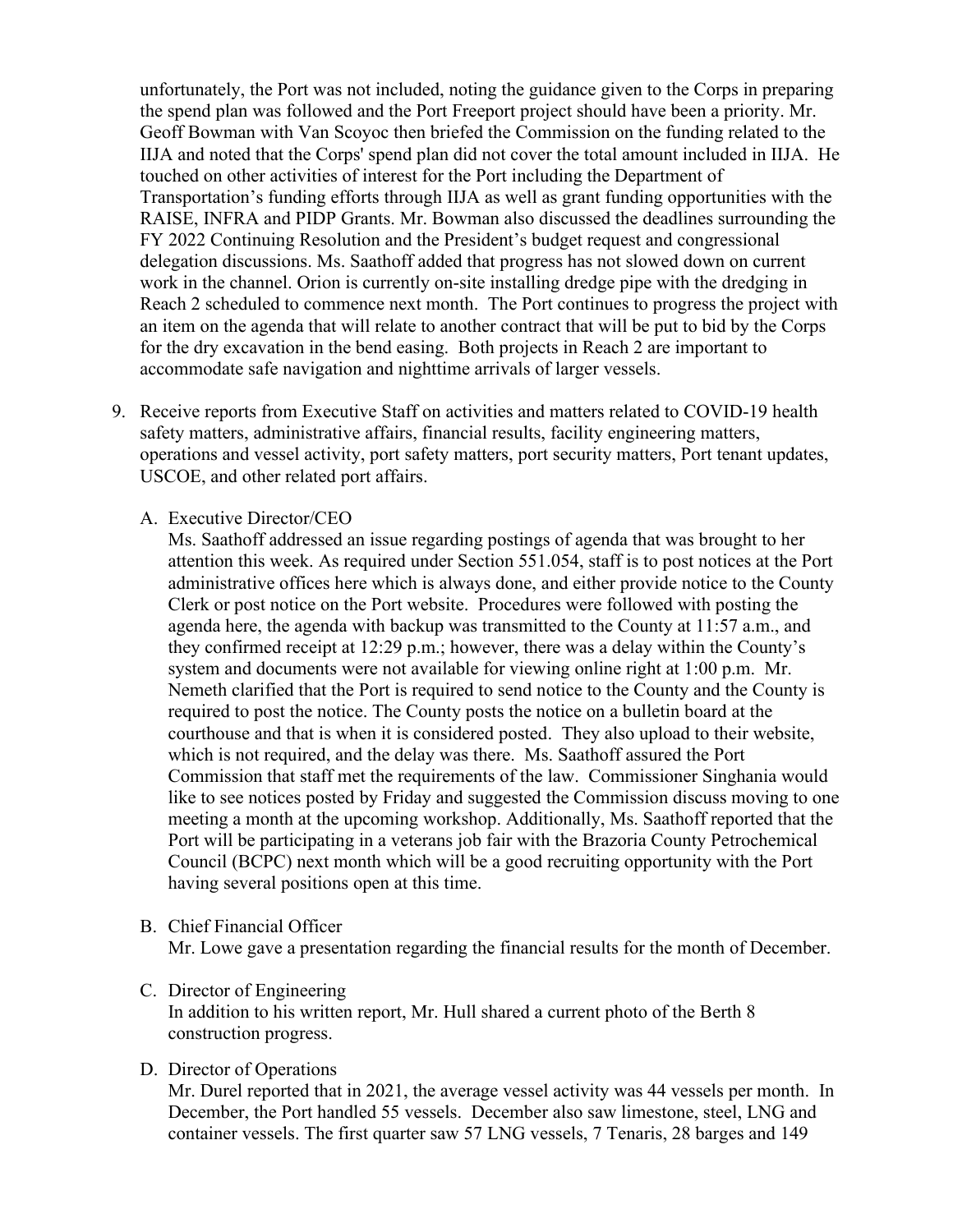railcars. Total vessels handled this fiscal year is 143, compared to 126 last year. Total Port wide vessels is 321. January anticipates 20 LNG vessels and 13 RoRo vessels. Mr. Durel also reported that staff is still working to fill three open positions and reminded the Commission that January 31 is Mike Quilty's last day.

- E. Director of Business & Economic Development Mr. Miura submitted a written report to the Port Commission and had nothing further to report.
- 10. Receive report from Commissioners on matters related to:
	- A. January 13 and 27 Finance Advisory Committee Commissioner Croft reported that the committee reviewed financial information presented by staff.
	- B. January 27 OSS Advisory Committee Commissioner Pirtle reported the committee discussed the amendment to the crane repair agreement which is on the agenda for approval as well as discussion regarding safety improvements implemented by McCarthy Construction.
	- C. Meetings and conferences attended, Port presentations and other related Port Commission matters.

Commissioner Pirtle reported attending the Traffic Safety Coordination meeting, Alliance Quarterly meeting and the Boys and Girls Club Gala. He also noted the Pregnancy Help Center event scheduled for January 28 and the Boy Scout Breakfast scheduled for March 10.

Commissioner Singhania reported attending the Alliance Quarterly meeting Roundtable meeting and the Boys and Girls Club Gala.

Commissioner Giesecke reported an upcoming Candidate Forum event schedule for January 30.

Commissioner Hoss reported also attending the Traffic Safety Coordination meeting.

11. Approval of financial reports presented for the period ending December 31, 2021

A motion was made by Commissioner Singhania to approve the financial reports as presented. The motion was seconded by Commissioner Pirtle with all Commissioners present voting in favor of the motion.

12. Approval of a Perpetual Easement to the United States of America for Reach 2 of the Freeport Harbor Channel Improvement Project.

Mr. Hull stated that this item is to grant a perpetual easement of approximately 15 acres to the United States of America so the bend easing work can proceed. Mr. Hull noted this is a customary process required to complete the project and recommends approval.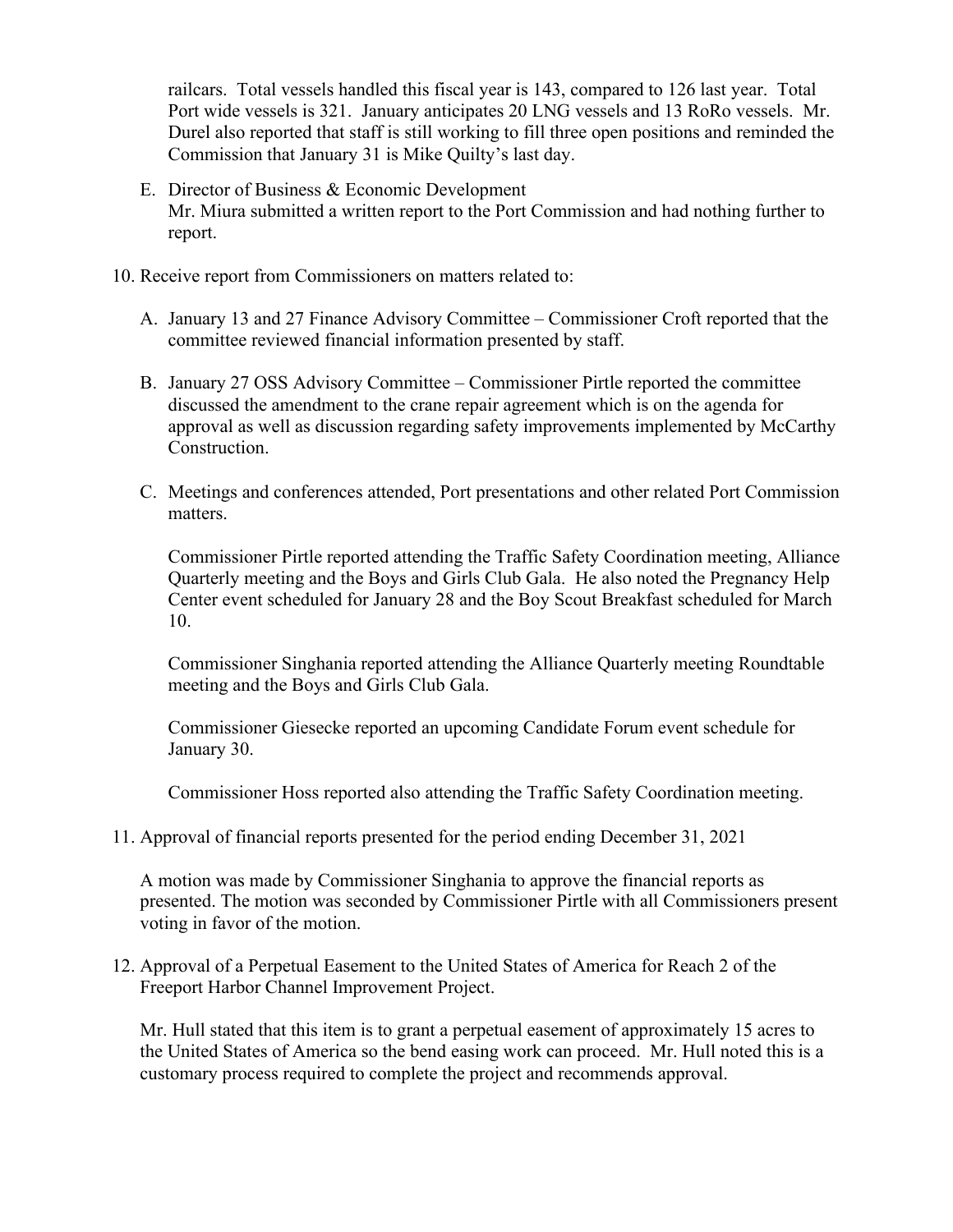A motion was made by Commissioner Singhania to approve the easement as presented. The motion was seconded by Commissioner Pirtle with all Commissioners present voting in favor of the motion.

At this time, Commissioner Hoss declared a potential conflict with Item 13 and left the room for discussion. Commissioner Santos then presided over the meeting.

13. Approval of a Letter of No Objection to the USACE for Kirby Inland Marine's 408 permit application for barge fleeting area along the Upper Stauffer Channel.

Mr. Hull stated the Corps is requesting a letter of no objection from the Port regarding Kirby Inland Marine's 408 application to fleet their barges. He shared a drawing indicating where Kirby wants to fleet their barges in the Upper Stauffer Channel adding that Zones 2 and 4 in the drawing will be restricted to two abreast of a 54-foot barge or 104 feet from the shore. Kirby is not proposing any structure in the water and the mooring points are on dry land. Mr. Hull has visited with the Brazos Pilots who agree that by limiting the barges to two abreast, the arrangement will be sufficient. He also talked with Jeff Stanley at Freeport Launch who has no issues as long as the barges run parallel vs perpendicular. Mr. Hull explained that the Corps is requesting the no objection before they issue the 408 permit because the anchors will be driven into the levy which requires a permit review and a no objection from nonfederal sponsors. Ms. Saathoff added that the discussion with the Pilots contemplated the dredging of Reach 4 and the operation at the new depth. The barges will be at a sufficient distance away from the reactivated federal channel in the Reach once dredging is complete.

A motion was made by Commissioner Singhania to approve the letter. The motion was seconded by Commissioner Pirtle with all Commissioners present voting in favor of the motion. Commissioner Hoss abstained.

At this time, Commissioner Hoss reentered the meeting to recess into executive session.

- 14. EXECUTIVE SESSION in accordance with Subchapter D of the Open Meetings Act, Texas Government Code Section 551.001, et. seq., to review and consider the following:
	- A. Under authority of Section 551.071 (Consultation with Attorney) for discussion regarding:
		- 1. Consultation with attorney to seek or receive attorney's advice on pending or contemplated litigation.
		- 2. Consultation with attorney to seek or receive attorney's advice on legal matters that are not related to litigation.
	- B. Under authority of Section 551.072 (Deliberation Concerning Real Property Matters) for discussion regarding:
		- 1. Discussion regarding the potential exchange, lease, or value of real property located in Freeport, Texas, including but not limited to the are known as the East End of Freeport and bordered by or adjacent to the following streets: FM1495; East 2<sup>nd</sup> Street; Terminal Street and East 8<sup>th</sup> Street in Freeport, Texas.